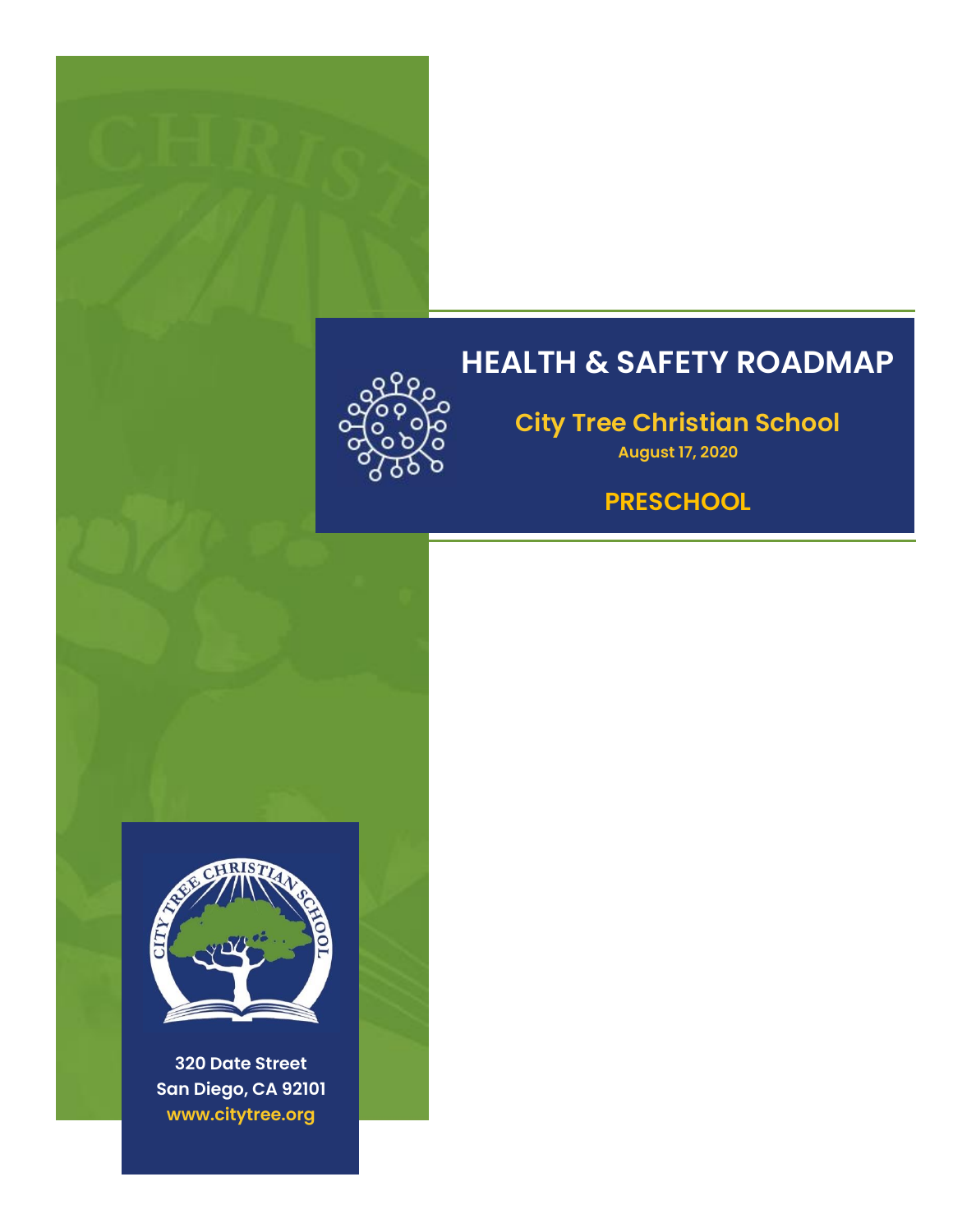#### Dear City Tree Parents,

#### **City Tree's mission is to GROW KNOWLEDGE, GROW FAITH, and GROW COMPASSION**

for all students from preschool through eighth grade. With these uncertain times, this mission is more critical than ever, and we remain focused in the light of would-be obstacles. We believe in our teachers to create a loving and supportive environment that focuses not only on children's physical health, but also their mental and spiritual health.

The document you are reading outlines the protocols that have been developed by teachers, staff and the school board, for in-person learning. It allows for flexibility, transparency, and prioritizes health and safety of our community for the 2020-2021 school year. As you are aware, public health guidelines continue to change rapidly and so our strategy is flexible by necessity. This document will therefore not remain static but continuously change and be updated based on public health, your feedback and our experience over time.

While many things will seem different with the new procedures in place, this will be for the safety of all. We will still be providing an environment that fosters play and the joy of learning while keeping everyone safe.

We will continue to consult with you to discuss plans, ideas and questions - even when answers may not yet be available - openly and thoughtfully. Please continue to read the weekly email update, and feel free to reach out to the school office with any questions or concerns.

We put our faith in God during all times but especially during turbulent times like these. We trust that God will help us all figure out creative ways to show compassion and support for each other even with social distancing and other limitations.

Sincerely,

Nissa Rivero Peter Tucker *Preschool Director Board President*

**"May the God of hope fill you with all joy and peace as you trust in him, so that you may overflow with hope by the power of the Holy Spirit." -Romans 15:13**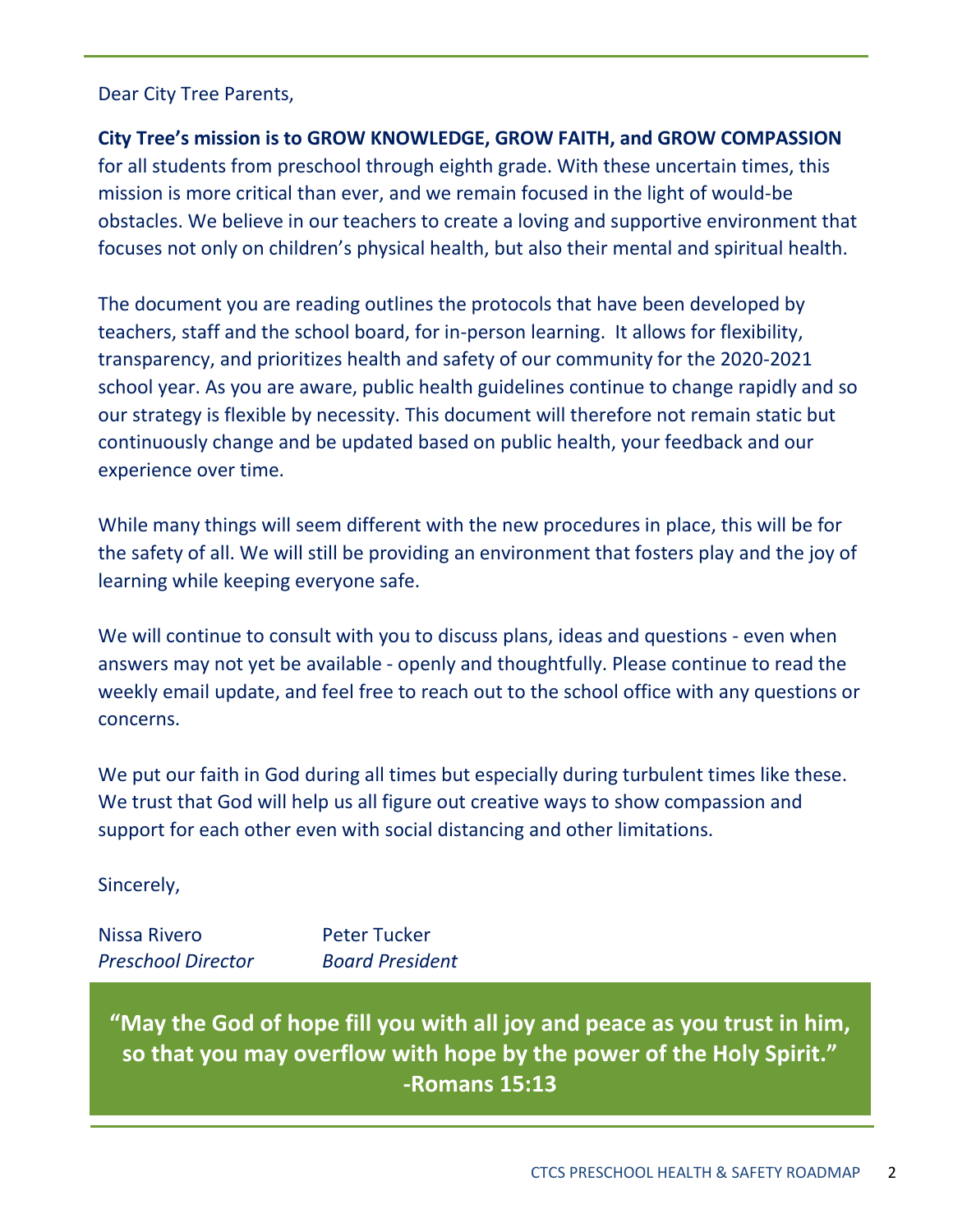# **Health & Wellness Health & Wellness**



**DAILY WELLNESS CHECKS**

- Parents and staff will complete daily online health screenings at check-in
- Temperatures taken with no-touch thermometer
- Hands sanitized
- Staff or students who do not pass health screening or temperature check will not be permitted on campus



**HEALTHY HYGIENE PRACTICES**

- Hands sanitized upon entering school grounds and classrooms
- Continued focus in educating about health, safety, and hygiene that is age-appropriate
- Handwashing routines throughout the day during daily activities, meal times and in the bathroom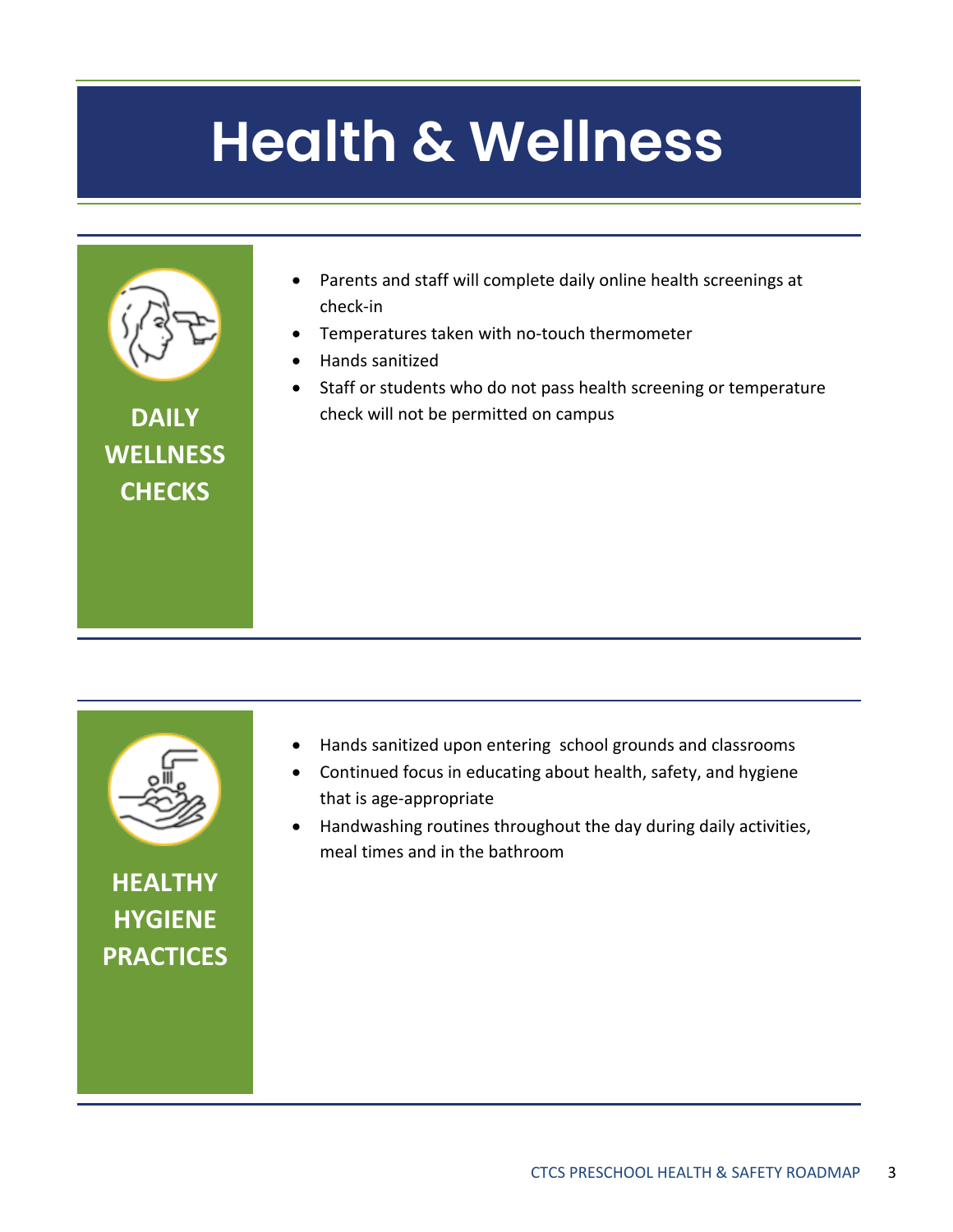

### **FACE COVERINGS**

• All staff required to wear a face covering

- Per Child Care Licensing, preschool students are not required to wear face masks
- All visitors are required to wear face covering
- Adults dropping off and picking up students, who get out of their vehicles, are required to wear face covering

|  | Staggered drop-off/pick-up times and locations |  |
|--|------------------------------------------------|--|
|  |                                                |  |

- Drop-off/pick-up outside of school gates
- Small, stable age-level groups
- Assigned classrooms with minimal movement
- Classroom configurations to include maximum distancing between students and staff
- Staggered transitions to minimize hallway traffic



**STORAGE**

- Sharing between students very limited
- Individual, personal storage containers for each student's supplies
- Necessary shared use materials will be sanitized between uses
- Personal items stored in individual cubbies or assigned spaces

## **SOCIAL DISTANCING**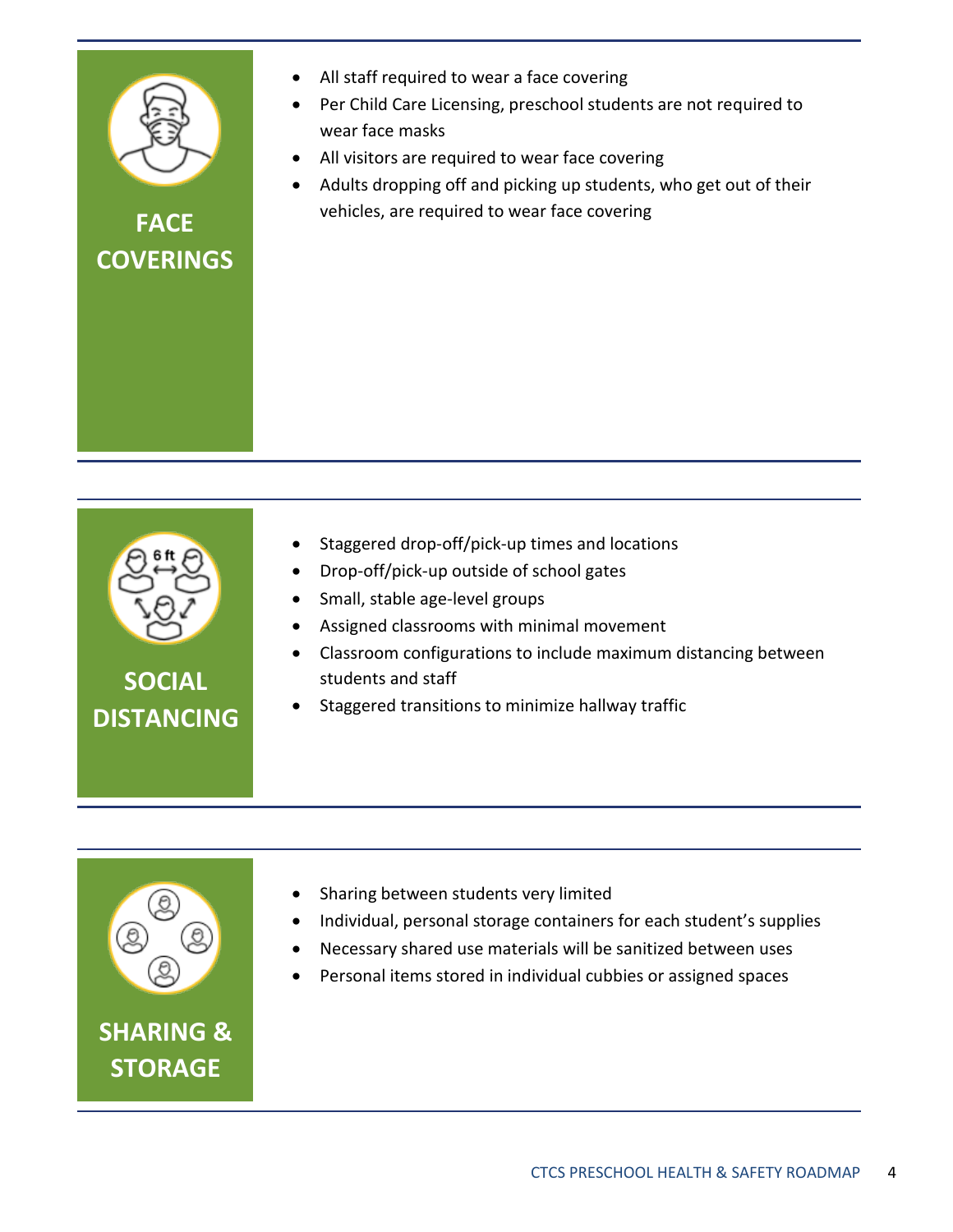

**FACILITIES CLEANING, DISINFECTING & VENTILATION**

- Entire facility sanitized daily (classrooms, hallways, restrooms, office, common areas)
- Special attention to high touch surfaces
- Restrooms and hand railings sanitized twice daily
- Teachers provided with safe and effective sanitizing solutions and/or wipes for classroom shared items, door handles, tables, desks, and chairs for disinfecting as needed throughout the day
- Doors remain open to reduce contact with door handles and to increase ventilation whenever possible
- Windows remain open when possible
- Ventilation fans on at all times





**PICK UP/ DROP OFF PROCEDURES**

- Drop-off/pick-up at the gate, rather than parents in building
- Assigned gates based on age-level and arrival and departure times, chalk lines on sidewalk allow for social distancing
- Drop-off: daily health screening, temperature reading, and hand sanitization
- Pick-up (3:00pm): students escorted to assigned gate by staff to greet parents at the curb
- Pick-up (After School Program): parents message through Brightwheel to notify staff of their arrival, students escorted to their pick-up gate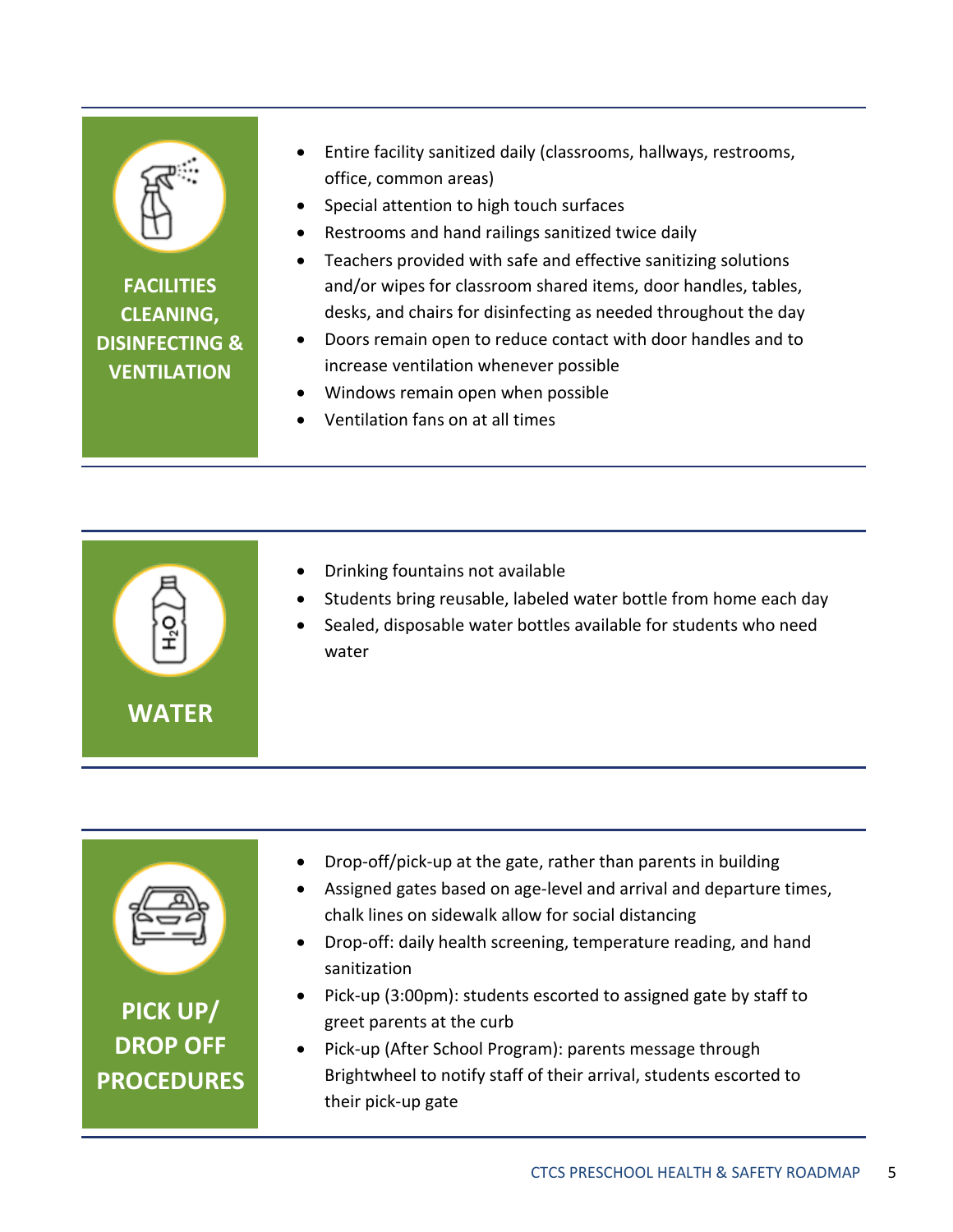## **Teaching & Learning**



**ON CAMPUS LEARNING**

#### **Curriculum, Materials, Use of Space:**

- Our curriculum for young children has always been primarily focused on social-emotional development, building strong relationships and connection, along with academics to prepare them for Kindergarten. It will continue to be our focus.
- We will focus on helping children work through their emotions/feelings about what's happening, encourage creative expression, and provide opportunities to explore, experiment, and problem solve while keeping physical distance in fun and age-appropriate ways.
- Each class is considered a "family." Each "family" will social distance from other "families" to assure safety.
- Students will remain in stable groups with the same teachers as much as possible.
- All materials will be thoroughly disinfected throughout each day.
- Visual spacing tools will be provided to respectfully guide children through the concept of social and physical distancing, ie: tape on tables to divide to mark student spaces, carpet area marked to space students during circle time, etc.

#### **Lunch and Outdoor Play Time:**

- Pre-kindergarten students use roof playground for outdoor play time
- Infants-3 year-olds use playground for outdoor play time
- Students eat snacks and lunch brought from home inside their classroom or outside, weather and space permitting. Community snacks will not be provided
- Students stay in small, stable groups and practice social distancing
- Recess times staggered to minimize numbers on the playground
- Playground divided into sections, allowing for small groups to use the space if needed

#### **Extended Care:**

 Students from different classes may use the same space for extended care. However, space will be divided into sections to maintain separation.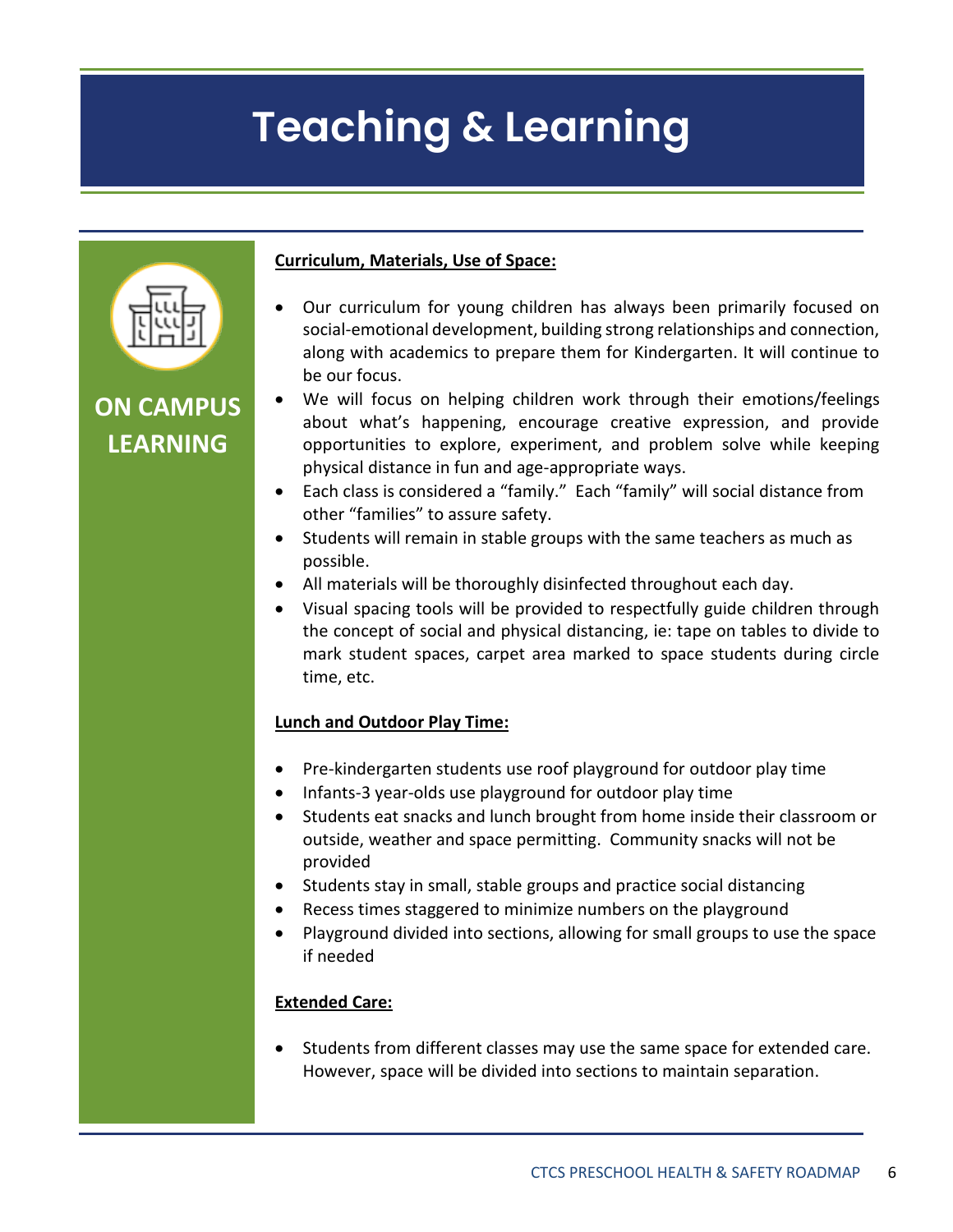

## **ON CAMPUS LEARNING**

#### **Bedding and Naps:**

- Cots spaced six feet apart with the head of each bed alternately in opposite directions
- Sheet, blanket, and nap friend are kept separate from others

#### **Additional Information:**

- Use of outdoor spaces such as the roof playground, school garden, and patio, are encouraged and scheduled for instruction
- Teachers design activities for smaller groups and arrange furniture and play spaces to maintain separation
- Volunteers and visitors are strictly limited and must follow health and wellness protocols



- Outside contractors, people that teach extracurricular classes (i.e. Spanish, dance, play ball, etc.), but are not employed by the school, will not be available on campus at the beginning of the school year
- Large family events not available, alternatives will be created

**EXTRACURRICULAR ACTIVITIES**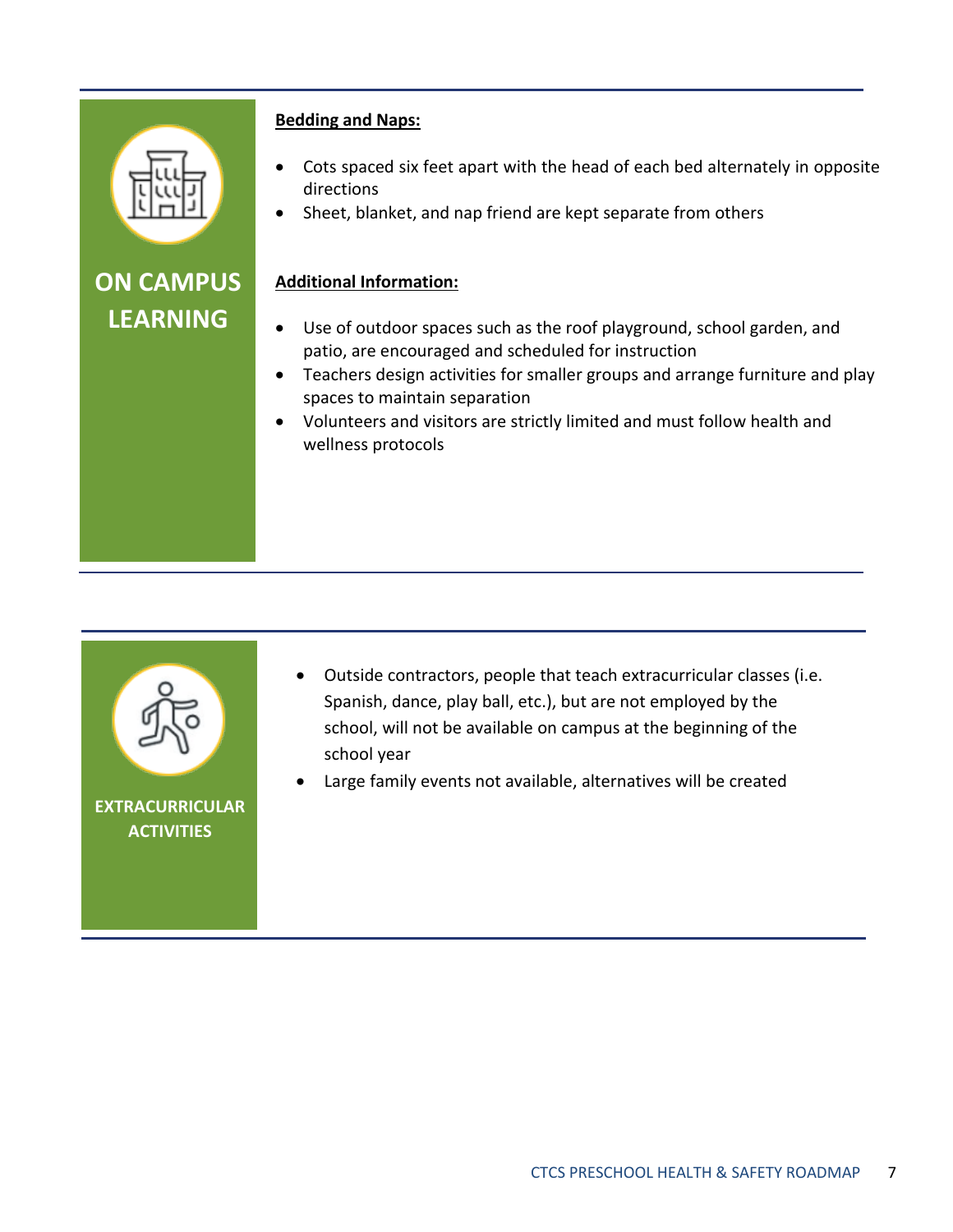## **Protocols & Resources**

| <b>ILLNESS</b><br><b>PROTOCOLS</b> | Staff and students monitored throughout the day for signs of<br>illness<br>Students/staff sent home for any of the following symptoms:<br>Fever of 100 degrees or higher<br>$\bullet$<br>Cough<br>$\bullet$<br>Shortness of breath or difficulty breathing<br>Chills<br>Repeated shaking with chills<br>Fatigue<br>Muscle pain<br>Headache<br>Sore throat<br>Congestion or runny nose<br>Nausea or vomiting<br>Diarrhea<br>New loss of taste or smell<br>Students with recent contact with COVID-19 positive individual<br>expected to notify the school and stay home for 14 days<br>Students exhibiting COVID-19 symptoms or who test positive for<br>$\bullet$<br>COVID-19 required to stay home for at least 14 days |
|------------------------------------|--------------------------------------------------------------------------------------------------------------------------------------------------------------------------------------------------------------------------------------------------------------------------------------------------------------------------------------------------------------------------------------------------------------------------------------------------------------------------------------------------------------------------------------------------------------------------------------------------------------------------------------------------------------------------------------------------------------------------|
|------------------------------------|--------------------------------------------------------------------------------------------------------------------------------------------------------------------------------------------------------------------------------------------------------------------------------------------------------------------------------------------------------------------------------------------------------------------------------------------------------------------------------------------------------------------------------------------------------------------------------------------------------------------------------------------------------------------------------------------------------------------------|



- Sue Kennedy, COVID-19 liaison, collaborates with public health officials
- COVID-19 positive cases reported to Public Health Services, parents, and staff
- COVID -19 exposure cases reported to parents and staff
- Parent notified immediately when their child exhibits symptoms of COVID-19 at school
- Regular reviews by administration and custodial staff of the school's health and safety plan to ensure compliance and adjust as needs change